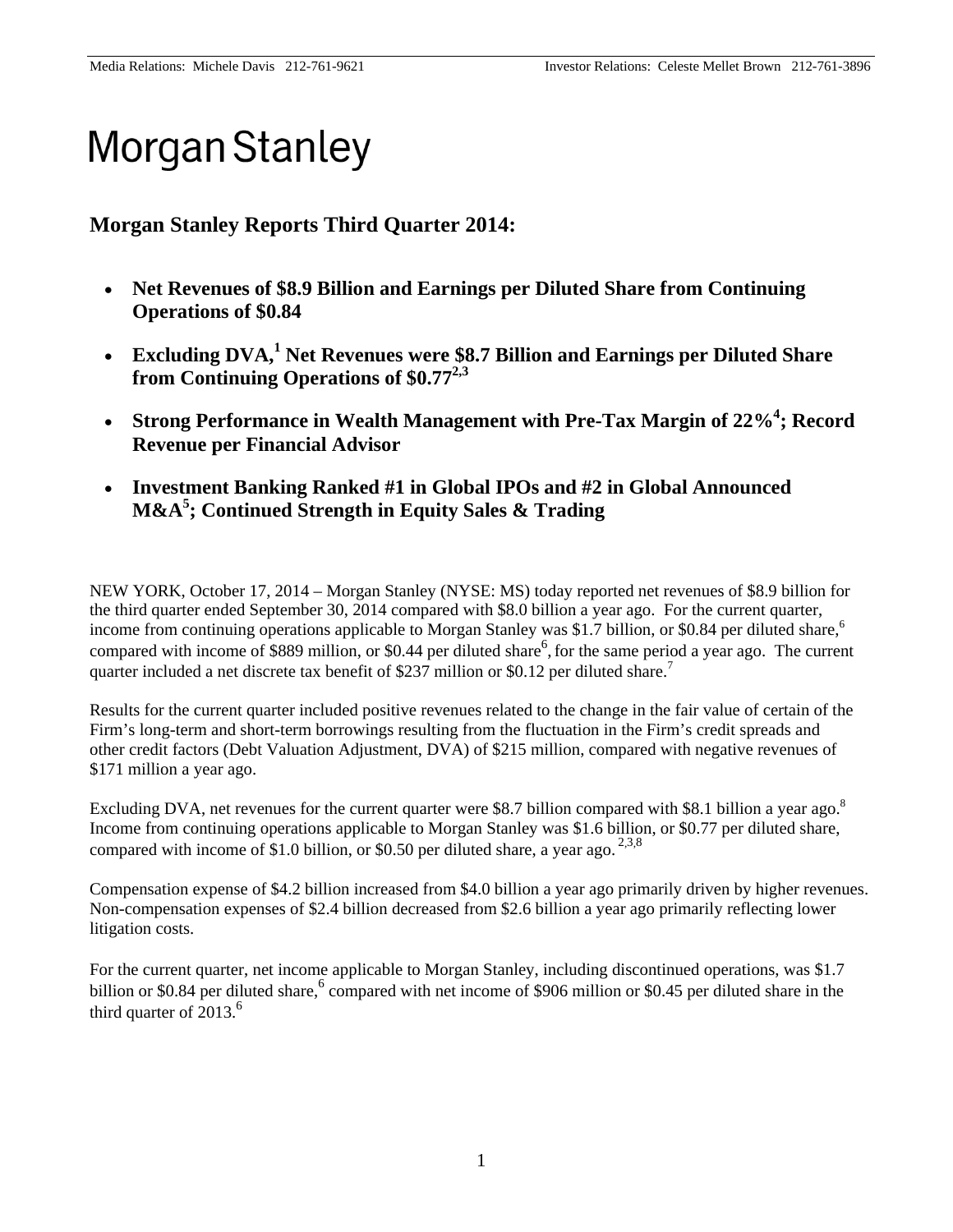| <b>Summary of Firm Results</b><br>(dollars in millions) |          |                    |            |                            |  |  |  |  |  |
|---------------------------------------------------------|----------|--------------------|------------|----------------------------|--|--|--|--|--|
|                                                         |          | <b>As Reported</b> |            | Excluding DVA <sup>8</sup> |  |  |  |  |  |
|                                                         | Net      | MS Income          | <b>Net</b> | MS Income                  |  |  |  |  |  |
|                                                         | Revenues | Cont. Ops.         | Revenues   | Cont. Ops.                 |  |  |  |  |  |
| 3Q 2014                                                 | \$8,907  | \$1,718            | \$8,692    | \$1,581                    |  |  |  |  |  |
| 20 20 14                                                | \$8,608  | \$1,900            | \$8,521    | \$1,839                    |  |  |  |  |  |
| 30 2013                                                 | \$7,950  | \$889              | \$8,121    | \$1,010                    |  |  |  |  |  |

## **Business Overview**

- Institutional Securities net revenues excluding DVA were \$4.3 billion<sup>9</sup> reflecting continued strength in Investment Banking and Equity sales and trading and improved results in Fixed Income and Commodities sales and trading.
- Wealth Management net revenues were \$3.8 billion and pre-tax margin was  $22\%$ .<sup>4</sup> Fee based asset flows for the quarter were \$6.5 billion, with total client assets above \$2.0 trillion at quarter end.
- Investment Management reported net revenues of \$655 million with assets under management or supervision of \$398 billion.

James P. Gorman, Chairman and Chief Executive Officer, said, "Morgan Stanley has delivered another quarter of earnings growth and strong performance based on consistent execution for our clients. We are well positioned to create superior returns for our shareholders, particularly as the U.S. economy continues to strengthen."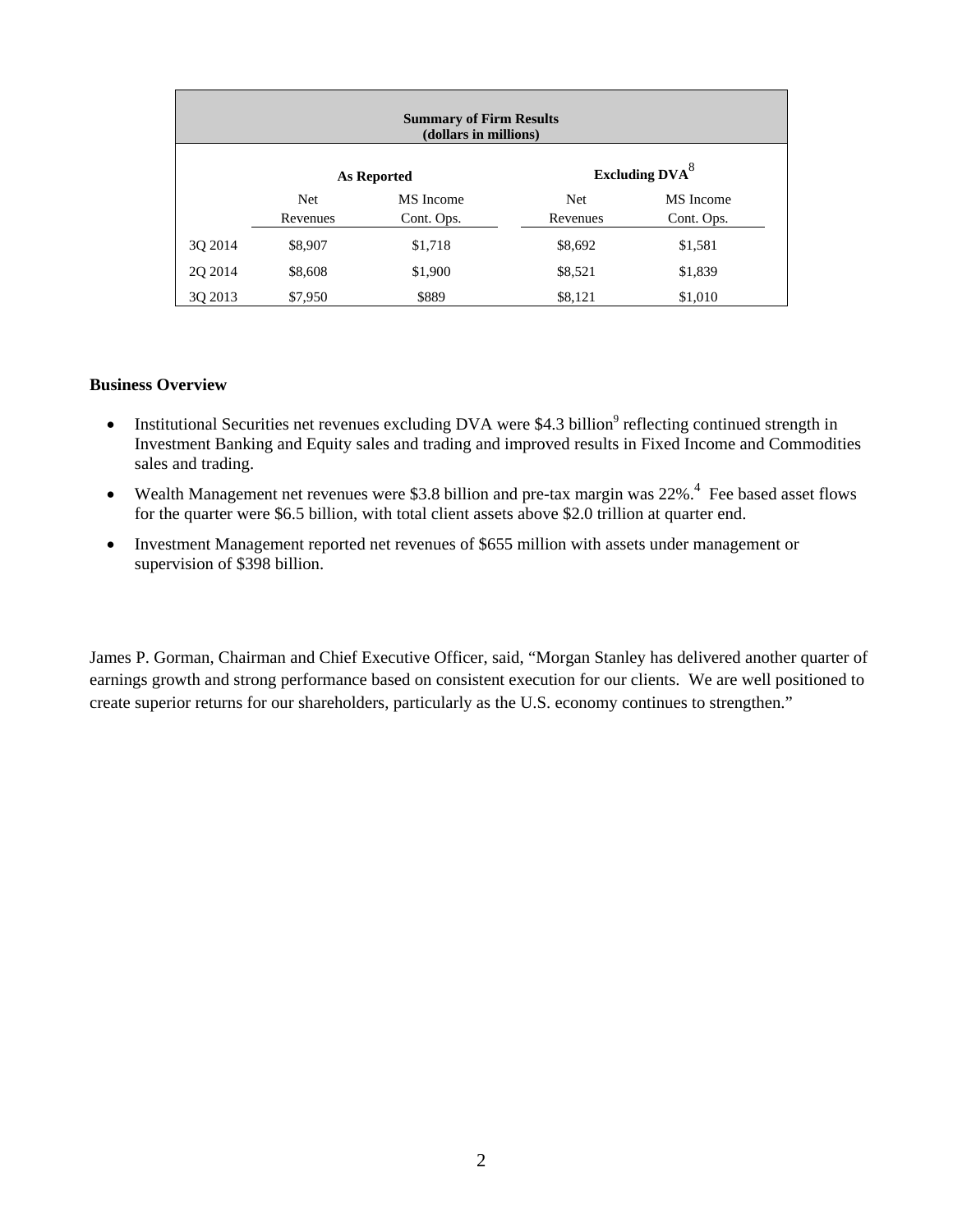| <b>Summary of Institutional Securities Results</b><br>(dollars in millions) |          |             |            |                            |  |  |  |  |  |
|-----------------------------------------------------------------------------|----------|-------------|------------|----------------------------|--|--|--|--|--|
|                                                                             |          | As Reported |            | Excluding DVA <sup>9</sup> |  |  |  |  |  |
|                                                                             | Net      | Pre-Tax     | <b>Net</b> | Pre-Tax                    |  |  |  |  |  |
|                                                                             | Revenues | Income      | Revenues   | Income                     |  |  |  |  |  |
| 30 2014                                                                     | \$4,516  | \$1,225     | \$4,301    | \$1,010                    |  |  |  |  |  |
| 2Q 2014                                                                     | \$4,248  | \$961       | \$4,161    | \$874                      |  |  |  |  |  |
| 30 2013                                                                     | \$3,704  | \$396       | \$3,875    | \$567                      |  |  |  |  |  |

## *INSTITUTIONAL SECURITIES*

Institutional Securities reported pre-tax income from continuing operations of \$1.2 billion compared with \$396 million in the third quarter of last year. The quarter's pre-tax margin was 27% (excluding DVA, 23%).<sup>4,9</sup> Income after the noncontrolling interest allocation and before taxes was \$1.2 billion.<sup>10</sup> Net revenues for the current quarter were \$4.5 billion compared with \$3.7 billion a year ago. DVA resulted in positive revenues of \$215 million in the current quarter compared with negative revenues of \$171 million a year ago. Excluding DVA, net revenues for the current quarter of \$4.3 billion compared with \$3.9 billion a year ago.<sup>9</sup> The following discussion for sales and trading excludes DVA.

- Advisory revenues of \$392 million increased from \$275 million a year ago on higher levels of completed M&A activity. Equity underwriting revenues of \$464 million increased from \$236 million a year ago reflecting higher IPO volumes. Fixed income underwriting revenues of \$484 million were relatively unchanged from the prior year quarter, continuing to reflect a favorable debt underwriting environment.
- Equity sales and trading net revenues of \$1.8 billion increased from \$1.7 billion a year ago reflecting strong performance in prime brokerage, partly offset by lower revenues in derivatives.<sup>11</sup>
- Fixed Income & Commodities sales and trading net revenues of \$997 million increased from \$835 million a year ago.<sup>11</sup> Results reflected higher revenues in foreign exchange and securitized products, partly offset by lower results in commodities and credit products.
- Other sales and trading net losses of \$84 million compared with a net loss of \$158 million a year ago reflecting lower costs related to the Firm's long-term debt and higher corporate lending and commitment revenues, partly offset by losses related to investments in the Firm's deferred compensation plans.
- Investment revenues were \$39 million compared with \$337 million in the third quarter of last year. Results for the prior year period reflected a gain resulting from the disposition of an investment in an insurance broker.
- Other revenues of \$225 million increased from \$159 million a year ago reflecting gains related to the sale of TransMontaigne Inc. and a retail property space, partly offset by lower results in our Japanese joint venture Mitsubishi UFJ Morgan Stanley Securities Co., Ltd.<sup>12</sup>
- Compensation expense of \$1.8 billion increased from \$1.6 billion a year ago on higher revenues. Noncompensation expenses of \$1.5 billion for the current quarter decreased from \$1.7 billion a year ago driven primarily by lower litigation costs.
- Morgan Stanley's average trading Value-at-Risk (VaR) measured at the 95% confidence level was \$42 million compared with \$48 million in the second quarter of 2014 and \$52 million in the third quarter of the prior year.<sup>13</sup>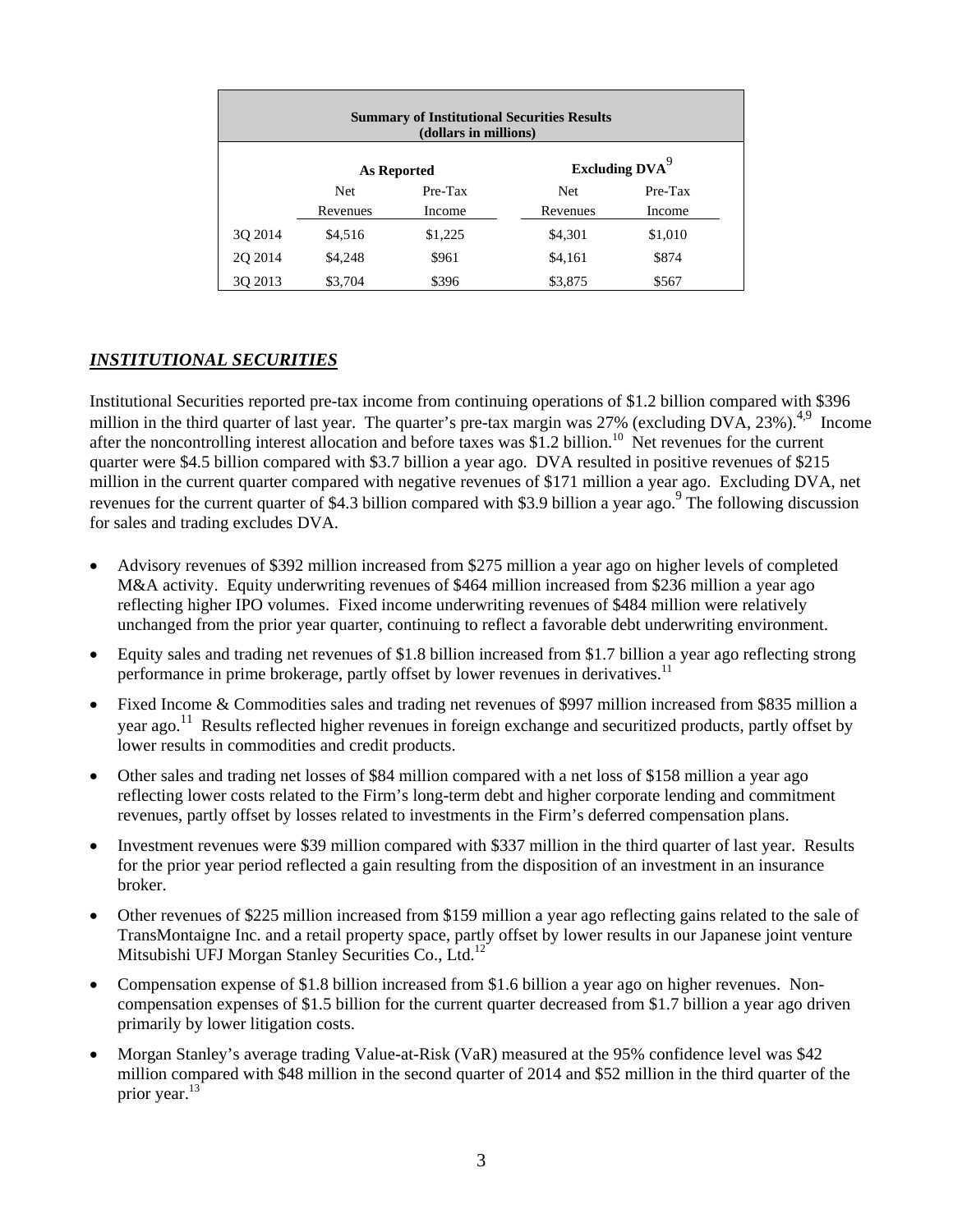| <b>Summary of Wealth Management Results</b><br>(dollars in millions) |            |         |  |  |  |  |  |  |  |
|----------------------------------------------------------------------|------------|---------|--|--|--|--|--|--|--|
|                                                                      | <b>Net</b> | Pre-Tax |  |  |  |  |  |  |  |
|                                                                      | Revenues   | Income  |  |  |  |  |  |  |  |
| 30 2014                                                              | \$3,785    | \$836   |  |  |  |  |  |  |  |
| 20 20 14                                                             | \$3,715    | \$767   |  |  |  |  |  |  |  |
| 30 2013                                                              | \$3.481    | \$668   |  |  |  |  |  |  |  |

## *WEALTH MANAGEMENT*

Wealth Management reported pre-tax income from continuing operations of \$836 million compared with \$668 million in the third quarter of last year. The quarter's pre-tax margin was 22%.<sup>4</sup> Net revenues for the current quarter were \$3.8 billion compared with \$3.5 billion a year ago.

- Asset management fee revenues of \$2.2 billion increased from \$1.9 billion a year ago primarily reflecting market appreciation and positive flows.
- Transactional revenues  $^{14}$  of \$912 million decreased from \$1.0 billion a year ago reflecting losses related to investments in the Firm's deferred compensation plans and lower fixed income activity, partly offset by an increase in closed-end fund and other new issue activity.
- Other revenues of \$112 million increased from \$75 million a year ago principally driven by a gain related to the sale of a retail property space.<sup>12</sup>
- Net interest income of \$601 million increased from \$493 million a year ago on higher deposits and loan balances.
- Compensation expense for the current quarter of \$2.2 billion increased from \$2.0 billion a year ago on higher net revenues, partly offset by a decrease in the fair value of deferred compensation plan referenced investments. Non-compensation expenses of \$767 million decreased from \$796 million a year ago primarily due to operating efficiencies resulting from the prior year's completion of the joint venture acquisition as well as continued expense discipline.
- Total client assets exceeded \$2.0 trillion at quarter end. Client assets in fee based accounts of \$768 billion increased 18% compared with the prior year quarter. Fee based asset flows for the quarter were \$6.5 billion.
- Wealth Management representatives of 16,162 decreased from 16,517 compared with the prior year quarter. Average annualized revenue per representative of \$932,000 and total client assets per representative of \$124 million, both records, increased 10% and 13%, respectively, compared with the prior year quarter.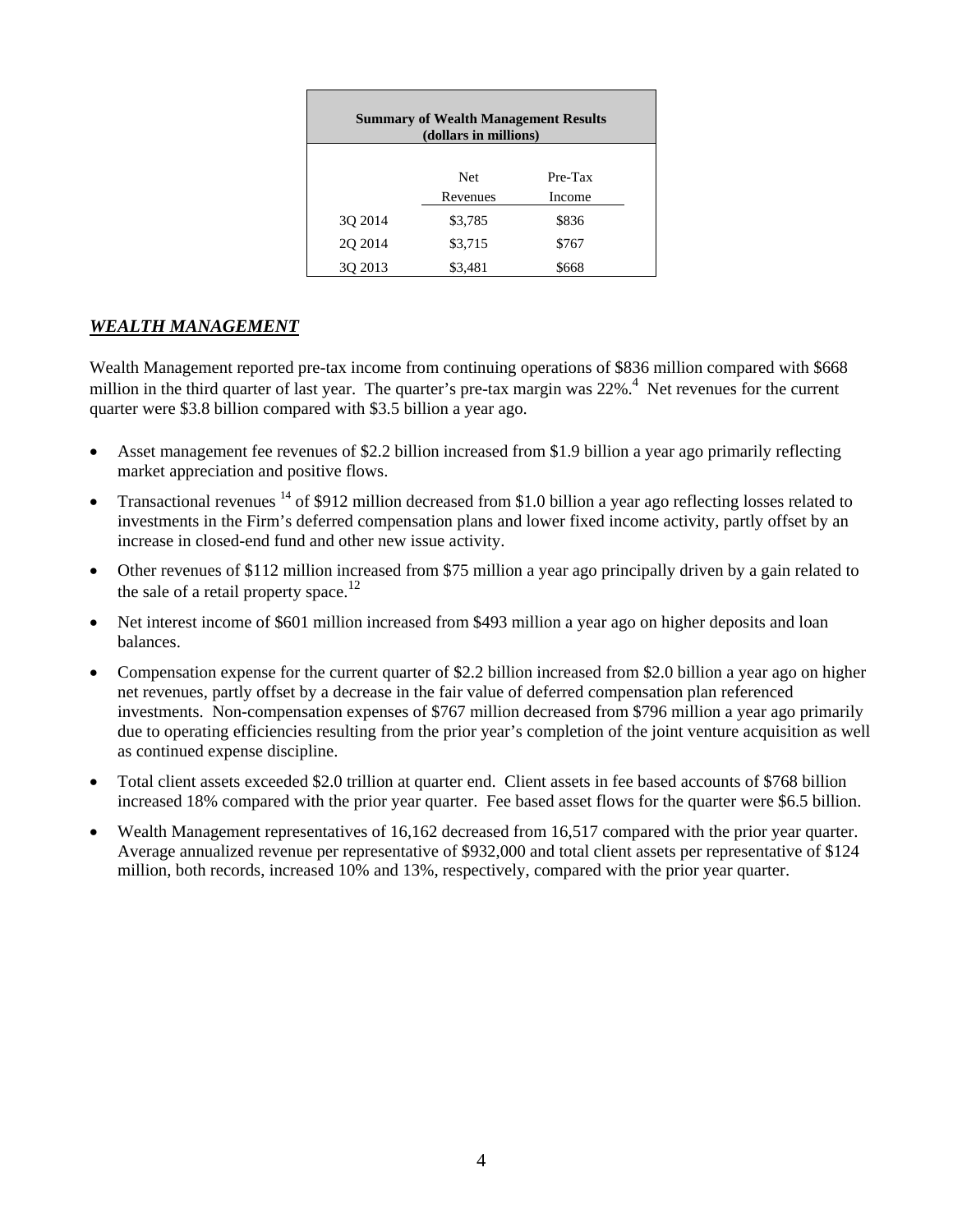| <b>Summary of Investment Management Results</b><br>(dollars in millions) |          |         |  |  |  |  |  |  |  |  |
|--------------------------------------------------------------------------|----------|---------|--|--|--|--|--|--|--|--|
|                                                                          | Net      | Pre-Tax |  |  |  |  |  |  |  |  |
|                                                                          | Revenues | Income  |  |  |  |  |  |  |  |  |
| 3Q 2014                                                                  | \$655    | \$188   |  |  |  |  |  |  |  |  |
| 2Q 2014                                                                  | \$692    | \$205   |  |  |  |  |  |  |  |  |
| 30 2013                                                                  | \$828    | \$300   |  |  |  |  |  |  |  |  |

# *INVESTMENT MANAGEMENT*

Investment Management reported pre-tax income from continuing operations of \$188 million compared with pretax income of \$300 million in the third quarter of last year.<sup>15</sup> The quarter's pre-tax margin was 29%.<sup>4</sup> Income after the noncontrolling interest allocation and before taxes was \$170 million.

- Net revenues of \$655 million decreased from \$828 million in the prior year. Results reflect lower investment gains and carried interest in the Merchant Banking and Real Estate Investing businesses, partly offset by higher results in Traditional Asset Management.<sup>16,17</sup> The current quarter also reflects lower revenues in the Real Estate Investing business driven by the deconsolidation of certain legal entities associated with a real estate fund sponsored by the Firm.
- Compensation expense for the current quarter of \$253 million decreased from \$332 million a year ago, principally due to a decrease in the fair value of deferred compensation plan referenced investments. Noncompensation expenses of \$214 million increased from \$196 million a year ago driven by higher legal costs and brokerage and clearing expenses.
- Assets under management or supervision at September 30, 2014 of \$398 billion increased from \$360 billion a year ago primarily due to market appreciation and positive flows. The business recorded net flows of \$7.6 billion in the current quarter.

# *CAPITAL*

As of September 30, 2014, the Firm's Common Equity Tier 1 risk-based capital ratio was approximately 14.3% and its Tier 1 risk-based capital ratio was approximately 16.1%. The Firm is subject to a "capital floor" such that these regulatory capital ratios currently reflect the U.S. Basel III Advanced Approaches ("Advanced Approach") transitional rules, which represent the lower of the Firm's capital ratios calculated under the Advanced Approach and U.S. Basel I and Basel 2.5 capital rules, taking into consideration applicable transitional provisions under U.S. Basel III. $18$ 

At September 30, 2014, book value and tangible book value per common share were \$34.17 and \$29.25.<sup>19</sup> respectively, based on approximately 2.0 billion shares outstanding.

# *OTHER MATTERS*

The effective tax rate from continuing operations for the current quarter was 21.0%. The quarter included a discrete net tax benefit of approximately \$237 million primarily associated with the repatriation of non-U.S. earnings at a cost lower than originally estimated.

During the quarter ended September 30, 2014, the Firm repurchased approximately \$195 million of its common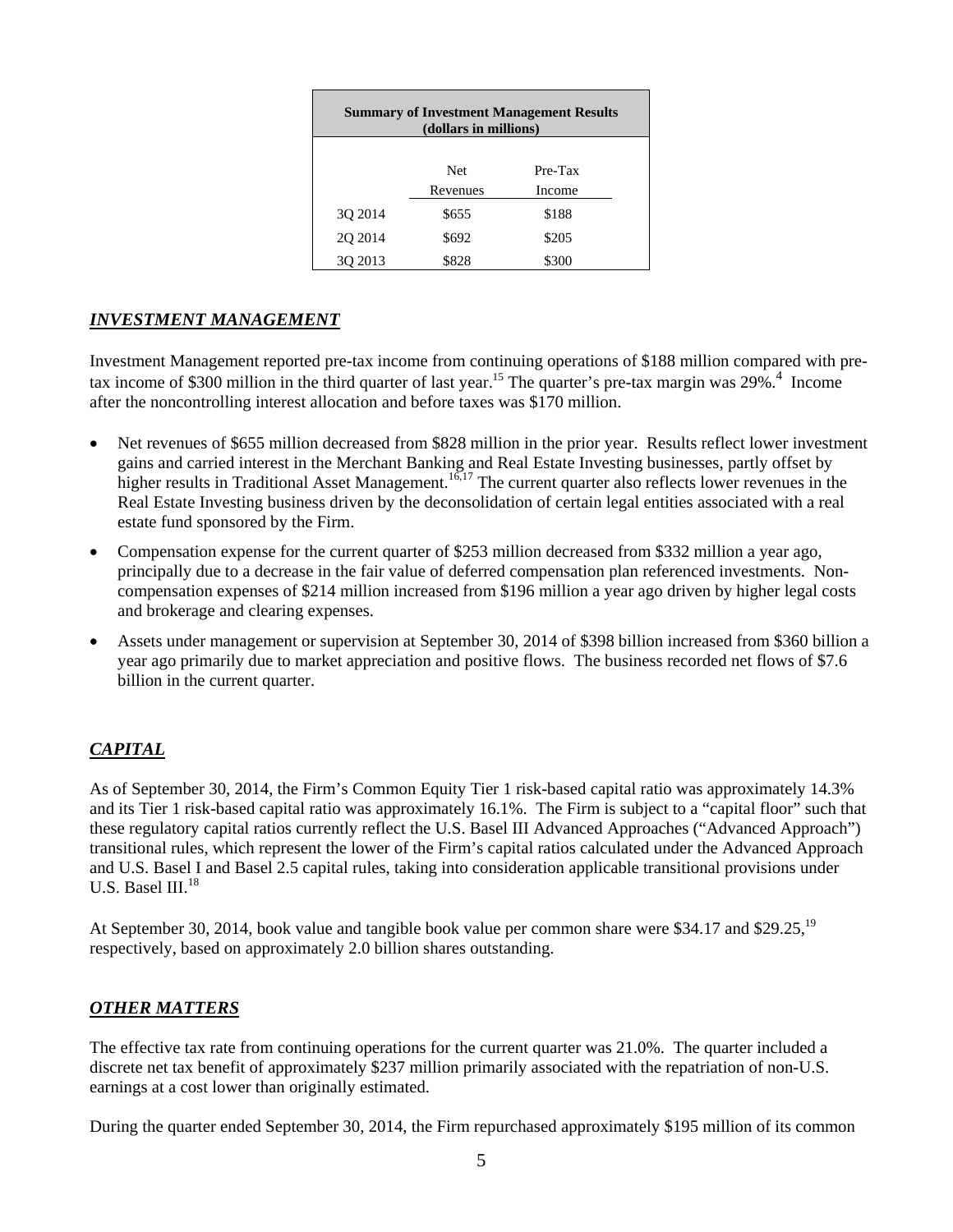stock or approximately 5.9 million shares.

The Firm declared a \$0.10 quarterly dividend per common share, payable on November 14, 2014 to common shareholders of record on October 31, 2014.

Morgan Stanley is a leading global financial services firm providing a wide range of investment banking, securities, investment management and wealth management services. With offices in more than 43 countries, the Firm's employees serve clients worldwide including corporations, governments, institutions and individuals. For further information about Morgan Stanley, please visit www.morganstanley.com.

A financial summary follows. Financial, statistical and business-related information, as well as information regarding business and segment trends, is included in the Financial Supplement. Both the earnings release and the Financial Supplement are available online in the Investor Relations section at www.morganstanley.com.

#### # # #

### (See Attached Schedules)

This earnings release contains forward-looking statements. Readers are cautioned not to place undue reliance on forward-looking statements, which speak only as of the date on which they are made and which reflect management's current estimates, projections, expectations or beliefs and which are subject to risks and uncertainties that may cause actual results to differ materially. For a discussion of additional risks and uncertainties that may affect the future results of the Company, please see "Forward-Looking Statements" immediately preceding Part I, Item 1, "Competition" and "Supervision and Regulation" in Part I, Item 1, "Risk Factors" in Part I, Item 1A, "Legal Proceedings" in Part I, Item 3, "Management's Discussion and Analysis of Financial Condition and Results of Operations" in Part II, Item 7 and "Quantitative and Qualitative Disclosures about Market Risk" in Part II, Item 7A in the Company's Annual Report on Form 10- K for the year ended December 31, 2013 and other items throughout the Form 10-K, the Company's Quarterly Reports on Form 10-Q and the Company's Current Reports on Form 8-K, including any amendments thereto.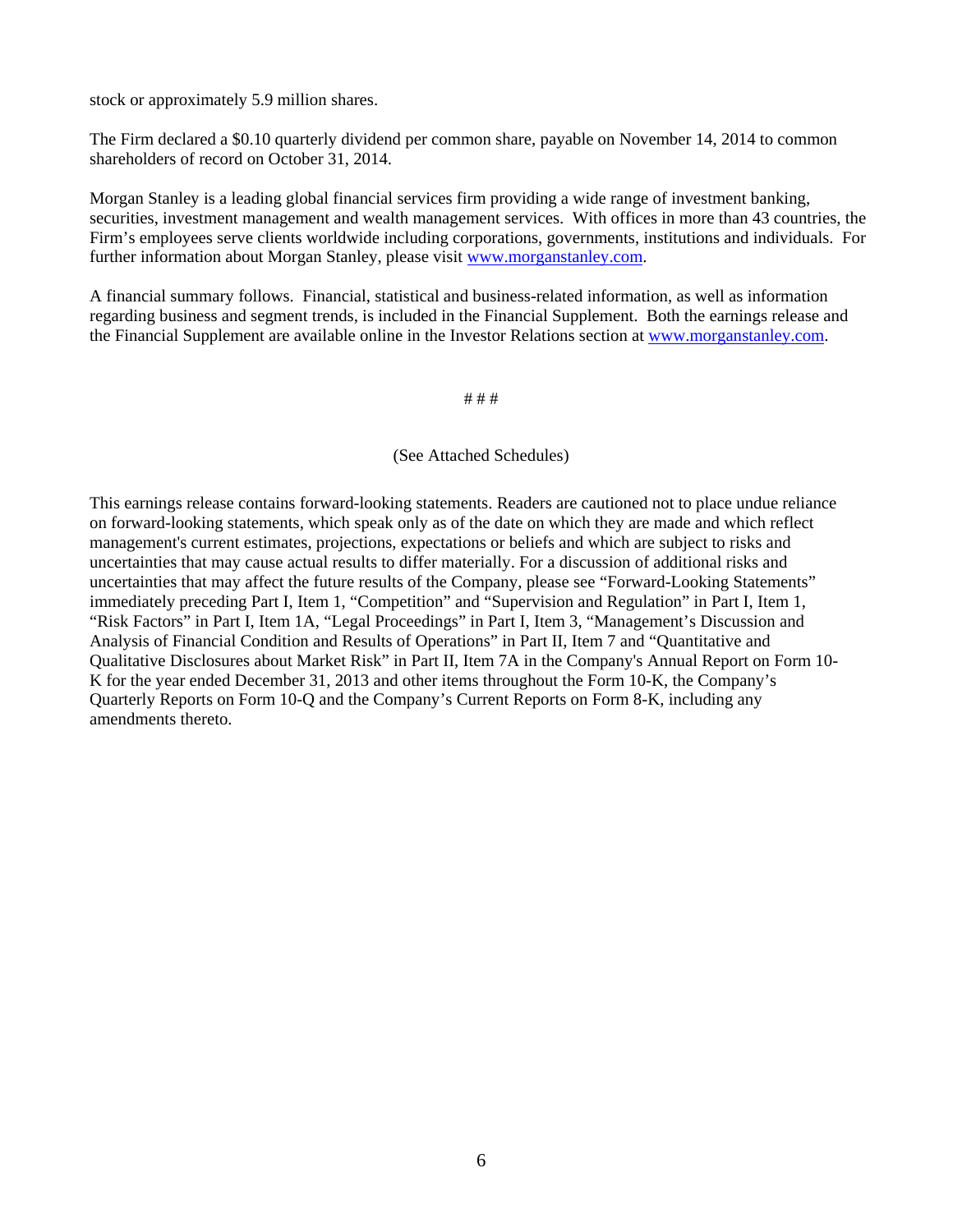<sup>1</sup> Represents the change in the fair value of certain of the Firm's long-term and short-term borrowings resulting from the fluctuation in the Firm's credit spreads and other credit factors (Debt Valuation Adjustment, DVA).

 $\overline{a}$ 

 $2^2$  From time to time, Morgan Stanley may disclose certain "non-GAAP financial measures" in the course of its earnings releases, earnings conference calls, financial presentations and otherwise. For these purposes, "GAAP" refers to generally accepted accounting principles in the United States. The Securities and Exchange Commission (SEC) defines a "non-GAAP financial measure" as a numerical measure of historical or future financial performance, financial positions, or cash flows that is subject to adjustments that effectively exclude, or include amounts from the most directly comparable measure calculated and presented in accordance with GAAP. Non-GAAP financial measures disclosed by Morgan Stanley are provided as additional information to investors in order to provide them with greater transparency about, or an alternative method for assessing, our financial condition and operating results. These measures are not in accordance with, or a substitute for GAAP, and may be different from or inconsistent with non-GAAP financial measures used by other companies. Whenever we refer to a non-GAAP financial measure, we will also generally present the most directly comparable financial measure calculated and presented in accordance with GAAP, along with a reconciliation of the differences between the non-GAAP financial measure we reference and such comparable GAAP financial measure.

<sup>3</sup> Earnings (loss) per diluted share amounts, excluding DVA, are non-GAAP financial measures that the Firm considers useful for investors to allow better comparability of period-to-period operating performance. Such exclusions are provided to differentiate revenues associated with Morgan Stanley borrowings, regardless of whether the impact is either positive, or negative, that result solely from fluctuations in credit spreads and other credit factors. The reconciliation of earnings (loss) per diluted share from continuing operations applicable to Morgan Stanley common shareholders and average diluted shares from a non-GAAP to GAAP basis is as follows (shares and DVA are presented in millions):

|                                                              | 30 2014  | 30 2013  |
|--------------------------------------------------------------|----------|----------|
| Earnings (loss) per diluted share from cont. ops. – Non-GAAP | \$0.77   | \$0.50   |
| DVA impact                                                   | \$0.07   | (\$0.06) |
| Earnings (loss) per diluted share from cont. ops. – GAAP     | \$0.84   | \$0.44   |
| Average diluted shares - Non-GAAP                            | 1.971    | 1,965    |
| DVA impact                                                   | $\theta$ |          |
| Average diluted shares – GAAP                                | 1.971    | 1.965    |

<sup>4</sup> Pre-tax margin is a non-GAAP financial measure that the Firm considers useful for investors to assess operating performance. Pre-tax margin represents income (loss) from continuing operations before taxes divided by net revenues.

<sup>5</sup> Source: Thomson Reuters – for the period of January 1, 2014 to September 30, 2014 as of October 1, 2014.

<sup>6</sup> Includes preferred dividends and other adjustments related to the calculation of earnings per share for the third quarter of 2014 and 2013 of approximately \$64 million and \$26 million, respectively. Refer to page 3 of Morgan Stanley's Financial Supplement accompanying this release for the calculation of earnings per share.

 $<sup>7</sup>$  The impact to earnings per diluted share from continuing operations is calculated by dividing the net discrete tax benefit by</sup> the average number of diluted shares outstanding.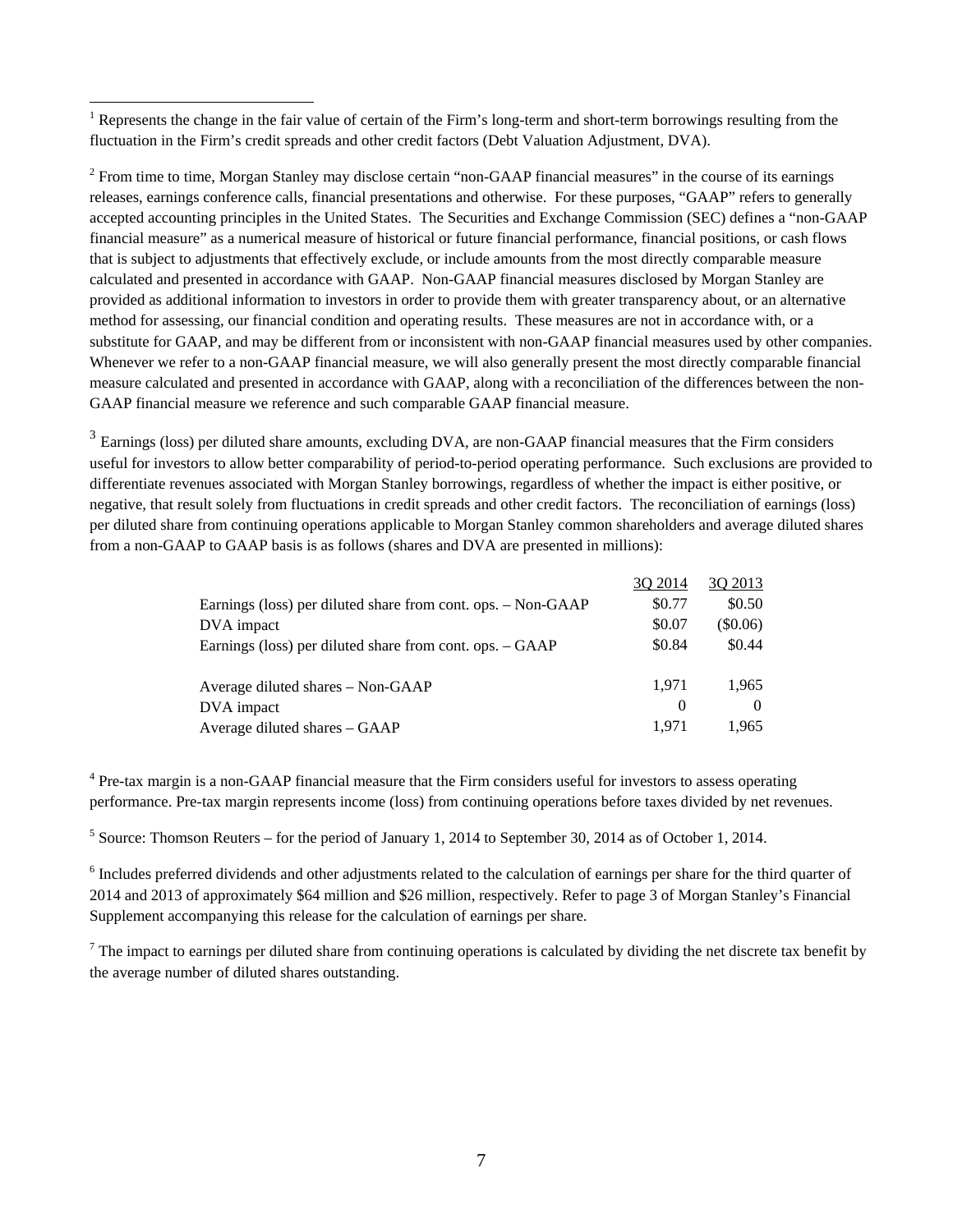8 <sup>8</sup> Net revenues and income (loss) from continuing operations applicable to Morgan Stanley, excluding DVA, are non-GAAP financial measures that the Firm considers useful for investors to allow for better comparability of period-to-period operating performance. The reconciliation of net revenues and income (loss) from continuing operations applicable to Morgan Stanley from a non-GAAP to GAAP basis is as follows (amounts are presented in millions):

|                                             | 30 2014 | 20 20 14 | 3Q 2013 |
|---------------------------------------------|---------|----------|---------|
| Firm net revenues – Non-GAAP                | \$8,692 | \$8,521  | \$8,121 |
| DVA impact                                  | \$215   | \$87     | \$(171) |
| Firm net revenues – GAAP                    | \$8,907 | \$8,608  | \$7,950 |
| Income (loss) applicable to $MS - Non-GAAP$ | \$1,581 | \$1,839  | \$1,010 |
| DVA after-tax impact                        | \$137   | \$61     | \$(121) |
| Income (loss) applicable to $MS - GAAP$     | \$1,718 | \$1,900  | \$889   |

<sup>9</sup> Institutional Securities net revenues and pre-tax income (loss), excluding DVA, are non-GAAP financial measures that the Firm considers useful for investors to allow for better comparability of period-to-period operating performance. The reconciliation of net revenues and pre-tax income (loss) from a non-GAAP to GAAP basis is as follows (amounts are presented in millions):

|                                    | 30 2014 | 20 20 14 | 30 2013 |
|------------------------------------|---------|----------|---------|
| Net revenues – Non-GAAP            | \$4,301 | \$4,161  | \$3,875 |
| DVA impact                         | \$215   | \$87     | \$(171) |
| Net revenues $-$ GAAP              | \$4.516 | \$4.248  | \$3,704 |
| Pre-tax income $(loss)$ – Non-GAAP | \$1,010 | \$874    | \$567   |
| DVA impact                         | \$215   | \$87     | \$(171) |
| Pre-tax income $(loss) - GAP$      | \$1,225 | \$961    | \$396   |

 $10$  Noncontrolling interests reported in the Institutional Securities business segment includes the allocation to Mitsubishi UFJ Financial Group, Inc. of Morgan Stanley MUFG Securities Co., Ltd., which the Firm consolidates.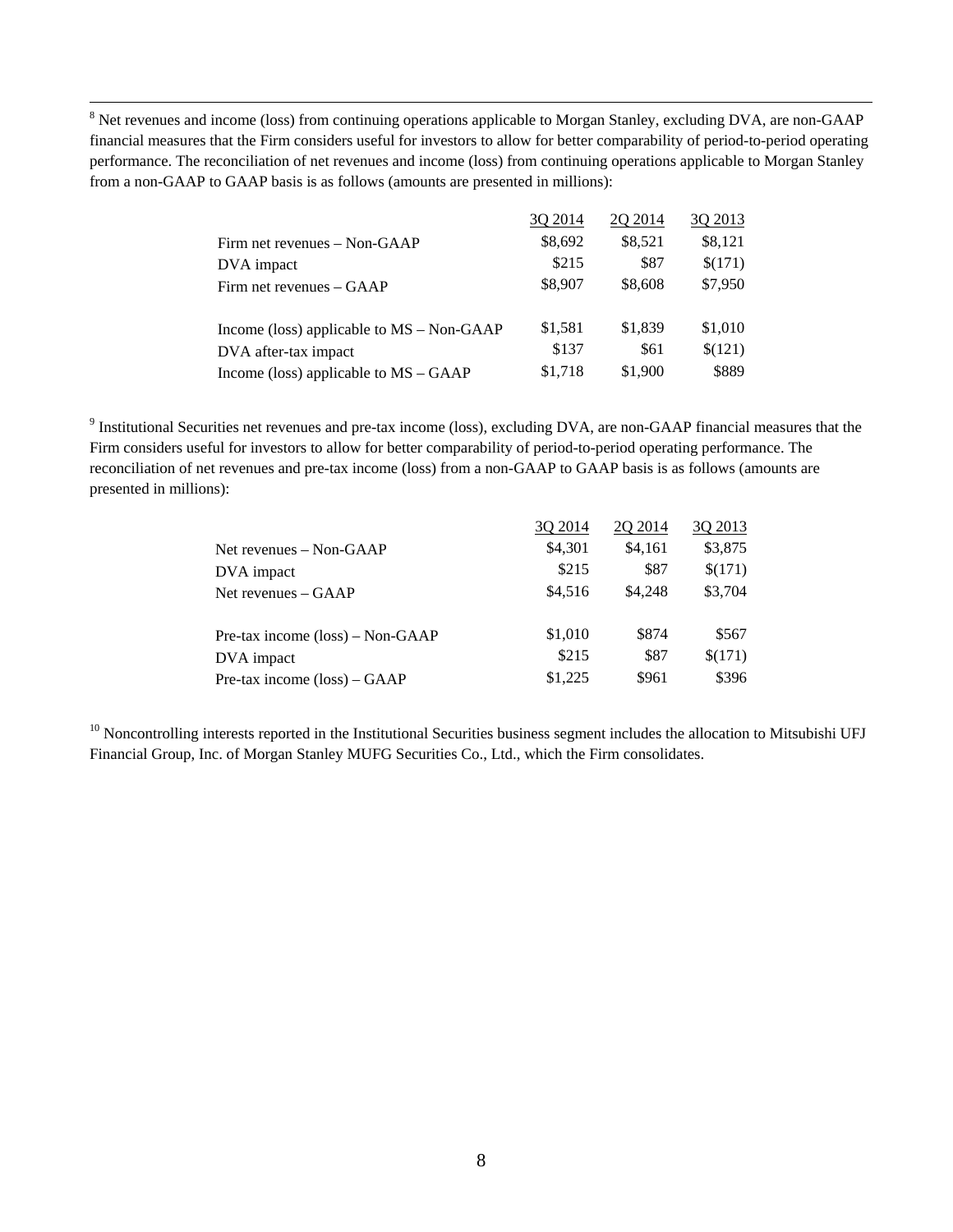<sup>11</sup> Sales and trading net revenues, including Fixed Income & Commodities (FIC) and Equity sales and trading net revenues excluding DVA, are non-GAAP financial measures that the Firm considers useful for investors to allow better comparability of period-to-period operating performance. The reconciliation of sales and trading, including FIC and Equity sales and trading net revenues from a non-GAAP to GAAP basis is as follows (amounts are presented in millions):

|                                   | 3Q 2014 | 3Q 2013 |
|-----------------------------------|---------|---------|
| Sales & Trading $-$ Non-GAAP      | \$2,697 | \$2,387 |
| DVA impact                        | \$215   | \$(171) |
| Sales & Trading $-$ GAAP          | \$2,912 | \$2,216 |
| $FIC$ Sales & Trading – Non-GAAP  | \$997   | \$835   |
| DVA impact                        | \$132   | \$(141) |
| FIC Sales & Trading – GAAP        | \$1,129 | \$694   |
| Equity Sales & Trading – Non-GAAP | \$1,784 | \$1,710 |
| DVA impact                        | \$83    | \$(30)  |
| Equity Sales & Trading – GAAP     | \$1,867 | \$1,680 |

 $12$  The third quarter ended September 30, 2014 included a pre-tax gain of \$141 million associated with the sale of a retail property space, which was reflected in other revenues in each of the business segments' results as follows: Institutional Securities: \$84 million, Wealth Management: \$40 million and Investment Management: \$17 million.

<sup>13</sup> VaR represents the loss amount that one would not expect to exceed, on average, more than five times every one hundred trading days in the Firm's trading positions if the portfolio were held constant for a one-day period. Further discussion of the calculation of VaR and the limitations of the Firm's VaR methodology is disclosed in Part II, Item 7A "Quantitative and Qualitative Disclosures about Market Risk" included in Morgan Stanley's Annual Report on Form 10-K for the year ended December 31, 2013. Refer to page 7 of Morgan Stanley's Financial Supplement accompanying this release for the VaR disclosure.

 $14$  Transactional revenues include investment banking, trading, and commissions and fee revenues.

<sup>15</sup> Results for the third quarter of 2014 and 2013 included pre-tax income of \$17 million and \$65 million, respectively, related to investments held by certain consolidated real estate funds. The limited partnership interests in these funds are reported in net income (loss) applicable to nonredeemable noncontrolling interests on page 10 of Morgan Stanley's Financial Supplement accompanying this release.

<sup>16</sup> Net revenues for the current quarter included gains of \$17 million compared with gains of \$67 million in the prior year third quarter related to investments held by certain consolidated real estate funds.

 $17$  Carried interest represents an additional allocation of fund income to the Firm, as general partner upon exceeding cumulative fund performance thresholds.

 $18$  As an Advanced Approach banking organization, the Firm is required to compute risk-based capital ratios using both (i) standardized approaches for calculating credit risk weighted assets ("RWAs") and market risk RWAs (the "Standardized Approach"); and (ii) an advanced internal ratings-based approach for calculating credit risk RWAs, an advanced measurement approach for calculating operational risk RWAs, and an advanced approach for market risk RWAs calculated under Basel III (the "Advanced Approach"). To implement a provision of the Dodd-Frank Act, U.S. Basel III subjects Advanced Approach banking organizations which have been approved by their regulators to exit the parallel run, such as the Firm, to a permanent "capital floor". In calendar year 2014, the capital floor results in the Firm's capital ratios being the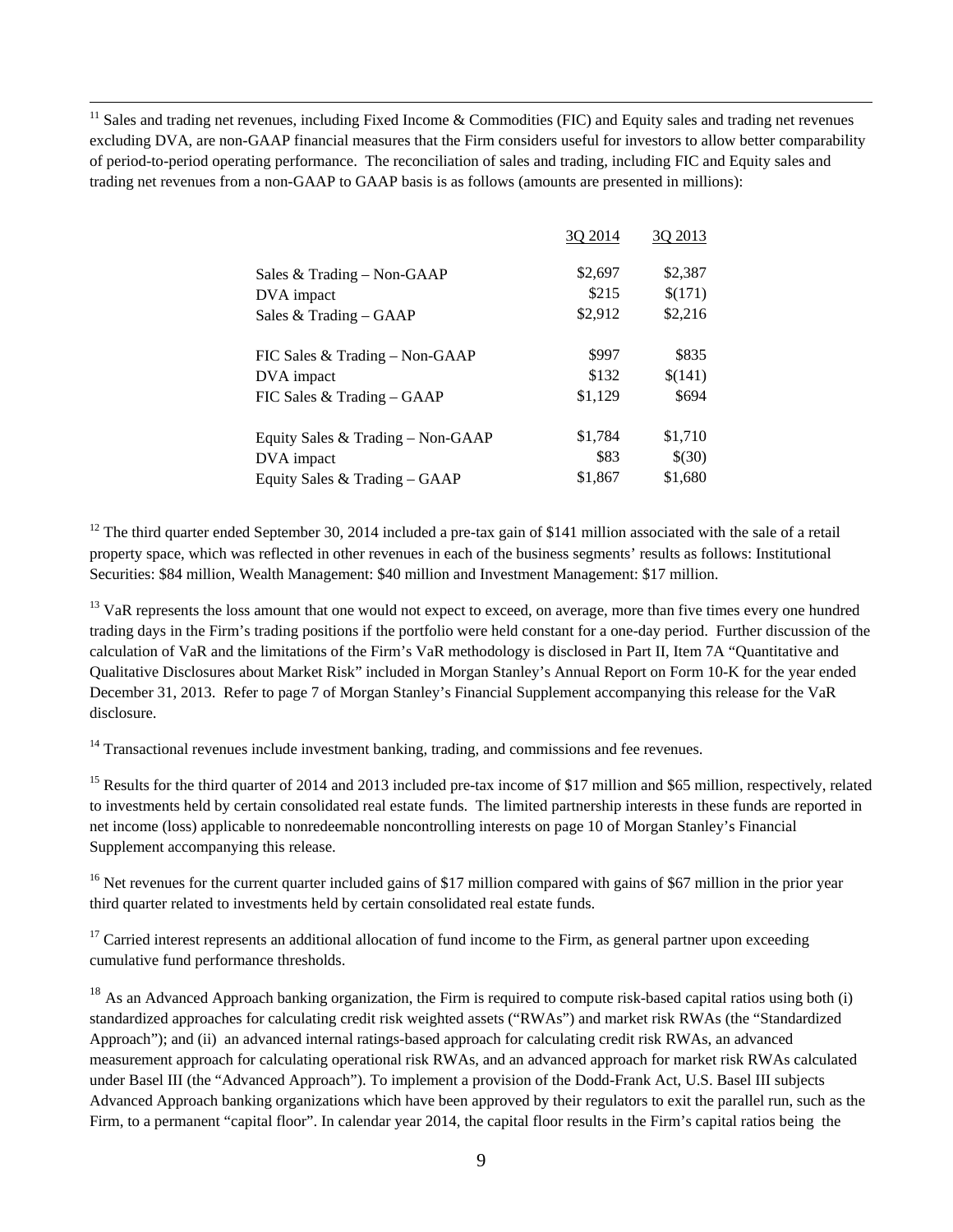lower of the capital ratios computed under the Advanced Approach or the U.S. Basel I-based rules as supplemented by the existing market risk rules known as "Basel 2.5". For the current quarter, the Firm's capital floor is represented by the Advanced Approach. Beginning on January 1, 2015, the capital floor will result in the Firm's capital ratios being the lower of the capital ratios computed under the Advanced Approach or the Standardized Approach under U.S. Basel III. These computations are preliminary estimates as of October 17, 2014 (the date of this release) and could be subject to revision in Morgan Stanley's Quarterly Report on Form 10-Q for the quarter ended September 30, 2014. The methods for calculating the Firm's risk-based capital ratios will change through 2022 as aspects of the U.S. Basel III final rule are phased in. The Firm's capital takes into consideration regulatory capital requirements as well as capital required for organic growth, acquisitions and other business needs.

<sup>19</sup> Tangible common equity and tangible book value per common share are non-GAAP financial measures that the Firm considers to be useful measures of capital adequacy. Tangible common equity equals common equity less goodwill and intangible assets net of allowable mortgage servicing rights deduction. Tangible book value per common share equals tangible common equity divided by period end common shares outstanding.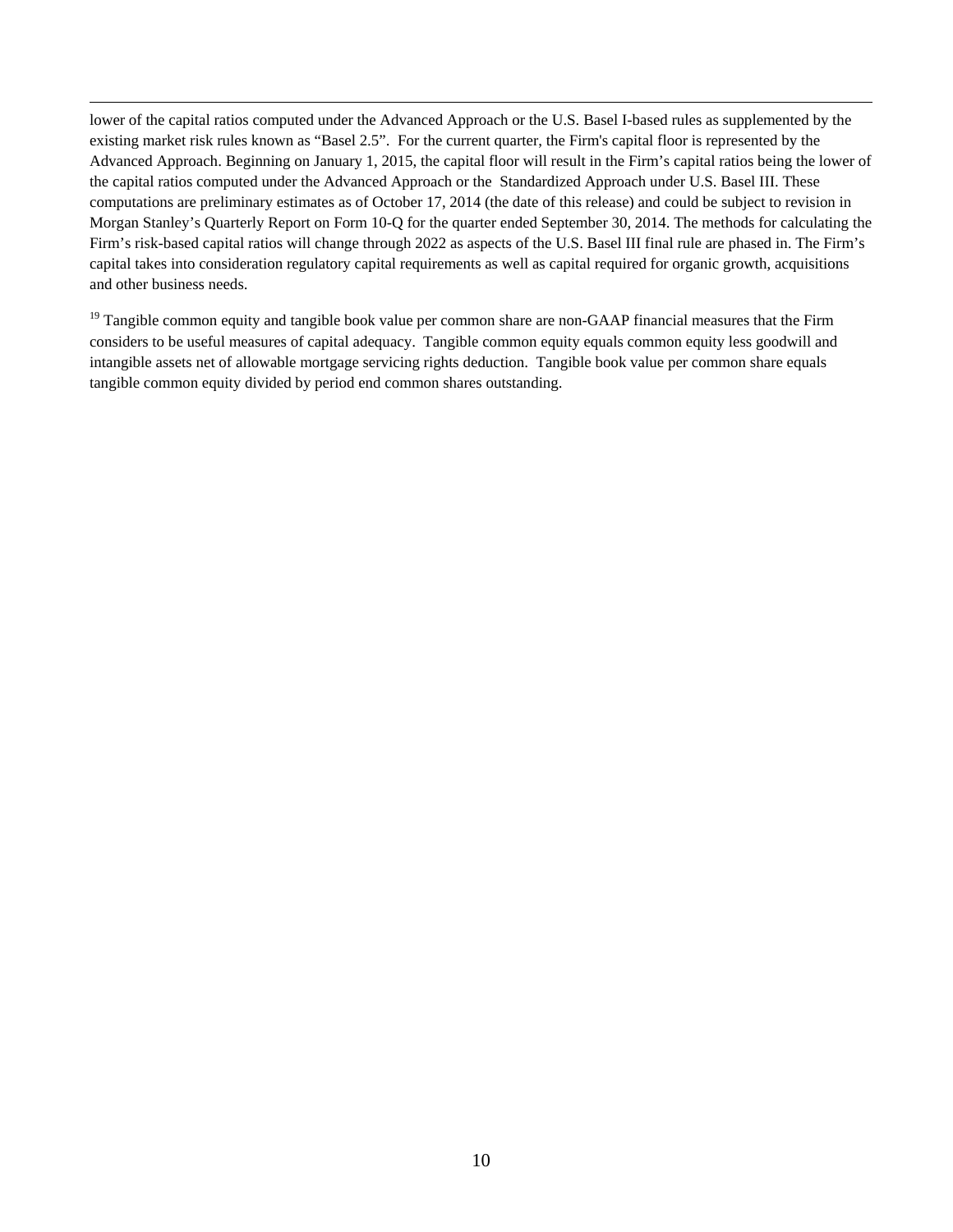#### **MORGAN STANLEYQuarterly Financial Summary**

#### **(unaudited, dollars in millions, except for per share data)**

|                                                                                                                           |               |                          |          | <b>Quarter Ended</b>     |             |                | Percentage Change From:  |                          |    | <b>Nine Months Ended</b> | Percentage    |                          |
|---------------------------------------------------------------------------------------------------------------------------|---------------|--------------------------|----------|--------------------------|-------------|----------------|--------------------------|--------------------------|----|--------------------------|---------------|--------------------------|
|                                                                                                                           |               | Sept 30, 2014            |          | June 30, 2014            |             | Sept 30, 2013  | June 30, 2014            | Sept 30, 2013            |    | Sept 30, 2014            | Sept 30, 2013 | Change                   |
| Net revenues                                                                                                              |               |                          |          |                          |             |                |                          |                          |    |                          |               |                          |
| <b>Institutional Securities</b>                                                                                           | \$            | 4,516                    | \$       | 4,248                    | \$          | 3,704          | 6%                       | 22%                      | \$ | 13,391                   | \$<br>12,161  | 10%                      |
| Wealth Management                                                                                                         |               | 3,785                    |          | 3,715                    |             | 3,481          | 2%                       | 9%                       |    | 11,122                   | 10,482        | 6%                       |
| <b>Investment Management</b>                                                                                              |               | 655                      |          | 692                      |             | 828            | (5%)                     | (21%)                    |    | 2,087                    | 2,146         | (3%)                     |
| <b>Intersegment Eliminations</b>                                                                                          |               | (49)                     |          | (47)                     |             | (63)           | (4%)                     | 22%                      |    | (138)                    | (156)         | 12%                      |
| Consolidated net revenues                                                                                                 | \$            | 8,907                    | \$       | 8,608                    | $\mathbb S$ | 7,950          | 3%                       | 12%                      | \$ | 26,462                   | \$<br>24,633  | 7%                       |
| Income (loss) from continuing operations before tax                                                                       |               |                          |          |                          |             |                |                          |                          |    |                          |               |                          |
| <b>Institutional Securities</b>                                                                                           | \$            | 1,225                    | \$       | 961                      | \$          | 396            | 27%                      | $^\star$                 | \$ | 3,557                    | \$<br>2,194   | 62%                      |
| Wealth Management                                                                                                         |               | 836                      |          | 767                      |             | 668            | 9%                       | 25%                      |    | 2,294                    | 1,920         | 19%                      |
| Investment Management                                                                                                     |               | 188                      |          | 205                      |             | 300            | (8%)                     | (37%)                    |    | 656                      | 647           | 1%                       |
| <b>Intersegment Eliminations</b>                                                                                          |               | $\Omega$                 |          | $\Omega$                 |             | $\Omega$       | $\overline{\phantom{a}}$ | $\overline{\phantom{a}}$ |    | $\Omega$                 | $\mathbf 0$   | $\overline{\phantom{a}}$ |
| Consolidated income (loss) from continuing operations before tax                                                          | $\mathfrak s$ | 2,249                    | \$       | 1,933                    | \$          | 1,364          | 16%                      | 65%                      | \$ | 6,507                    | \$<br>4,761   | 37%                      |
| Income (loss) applicable to Morgan Stanley                                                                                |               |                          |          |                          |             |                |                          |                          |    |                          |               |                          |
| <b>Institutional Securities</b>                                                                                           | \$            | 1,098                    | \$       | 1,294                    | \$          | 324            | (15%)                    |                          | \$ | 3,317                    | \$<br>1,549   | 114%                     |
| Wealth Management                                                                                                         |               | 501                      |          | 471                      |             | 430            | 6%                       | 17%                      |    | 1,395                    | 1,012         | 38%                      |
| <b>Investment Management</b>                                                                                              |               | 119                      |          | 135                      |             | 135            | (12%)                    | (12%)                    |    | 372                      | 320           | 16%                      |
| <b>Intersegment Eliminations</b>                                                                                          |               | $\mathbf 0$              |          | $\mathbf 0$              |             | $\mathbf 0$    | $\overline{\phantom{a}}$ |                          |    | $\mathbf 0$              | 0             | $\overline{\phantom{a}}$ |
| Consolidated income (loss) applicable to Morgan Stanley                                                                   | \$            | 1,718                    | \$       | 1,900                    | \$          | 889            | (10%)                    | 93%                      | \$ | 5,084                    | \$<br>2,881   | 76%                      |
| Earnings (loss) applicable to Morgan Stanley common shareholders                                                          | \$            | 1,649                    | - \$     | 1,820                    | -\$         | 880            | (9%)                     | 87%                      | \$ | 4,918                    | \$<br>2,619   | 88%                      |
| Earnings per basic share:                                                                                                 |               |                          |          |                          |             |                |                          |                          |    |                          |               |                          |
| Income from continuing operations                                                                                         | \$            | 0.86                     | \$       | 0.94                     | \$          | 0.45           | (9% )                    | 91%                      | \$ | 2.54                     | \$<br>1.39    | 83%                      |
| Discontinued operations                                                                                                   | \$            | $\sim$                   | \$       | $\overline{\phantom{a}}$ | \$          | 0.01           | $\overline{\phantom{a}}$ | $\star$                  | \$ | 0.01                     | \$<br>(0.02)  | $\star$                  |
| Earnings per basic share                                                                                                  | \$            | 0.86                     | \$       | 0.94                     | \$          | 0.46           | (9%)                     | 87%                      | \$ | 2.55                     | \$<br>1.37    | 86%                      |
| Earnings per diluted share:                                                                                               |               |                          |          |                          |             |                |                          |                          |    |                          |               |                          |
| Income from continuing operations                                                                                         | \$            | 0.84                     | \$       | 0.92                     | \$          | 0.44           | (9%)                     | 91%                      | \$ | 2.48                     | \$<br>1.36    | 82%                      |
| Discontinued operations                                                                                                   | \$            | $\overline{\phantom{a}}$ | \$       | $\overline{\phantom{a}}$ | \$          | 0.01           | --                       |                          | \$ | 0.02                     | \$<br>(0.02)  | $\star$                  |
| Earnings per diluted share                                                                                                | \$            | 0.84                     | \$       | 0.92                     | \$          | 0.45           | (9%)                     | 87%                      | \$ | 2.50                     | \$<br>1.34    | 87%                      |
| <b>Financial Metrics:</b>                                                                                                 |               |                          |          |                          |             |                |                          |                          |    |                          |               |                          |
| Return on average common equity from continuing operations                                                                |               | 10.0%<br>10.0%           |          | 11.3%<br>11.3%           |             | 5.6%<br>5.7%   |                          |                          |    | 10.1%<br>10.2%           | 5.8%<br>5.7%  |                          |
| Return on average common equity                                                                                           |               |                          |          |                          |             |                |                          |                          |    |                          |               |                          |
| Return on average common equity from continuing operations excluding DVA<br>Return on average common equity excluding DVA |               | 9.0%<br>9.0%             |          | 10.7%<br>10.7%           |             | 6.3%<br>6.4%   |                          |                          |    | 9.4%<br>9.4%             | 6.1%<br>6.0%  |                          |
| Common Equity Tier 1 capital ratio Advanced (Transitional)                                                                |               | 14.3%                    |          | 13.9%                    |             | 12.6%          |                          |                          |    |                          |               |                          |
| Tier 1 capital ratio Advanced (Transitional)                                                                              |               | 16.1%                    |          | 15.4%                    |             | 15.3%          |                          |                          |    |                          |               |                          |
| Book value per common share<br>Tangible book value per common share                                                       | \$<br>\$      | 34.17<br>29.25           | \$<br>\$ | 33.46<br>28.51           | \$<br>\$    | 32.13<br>26.96 |                          |                          |    |                          |               |                          |

Notes: - Results for the quarters ended September 30, 2014, June 30, 2014 and September 30, 2013, include positive (negative) revenue of \$215 million, \$87 million, and \$(171) million, respectively, related to the change in Firm's long-term and short-term borrowings resulting from the fluctuation in the Firm's credit spreads and other credit factors (Debt Valuation Adjustment, DVA). The nine months ended September 30, 2014 and September 30, 2 positive (negative) revenue of of \$428 million and \$(313) million, respectively, related to the movement in DVA.

<sup>-</sup> The return on average common equity metrics, return on average common equity excluding DVA metrics, and tangible book value per common share are non-GAAP measures that the Firm considers to be useful measures to assess operating performance and capital adequacy.

<sup>-</sup> In the quarter ended June 30, 2014, the Firm began using the U.S. Basel III Advanced Approaches (Advanced Approach) to calculate its regulatory capital requirements. Prior periods have not been recast to reflect the new

<sup>-</sup> Common Equity Tier 1 capital ratio Advanced (Transitional) and the Tier 1 capital ratio Advanced (Transitional) equals Common Equity Tier 1 capital divided by risk-weighted assets (RWAs) and Tier 1 capital divided by RWA

<sup>-</sup> Book value per common share equals common equity divided by period end common shares outstanding.

<sup>-</sup> Tangible book value per common share equals tangible common equity divided by period end common shares outstanding.

<sup>-</sup> See page 4 and related End Notes of the Financial Supplement for additional information related to the calculation of the financial metrics.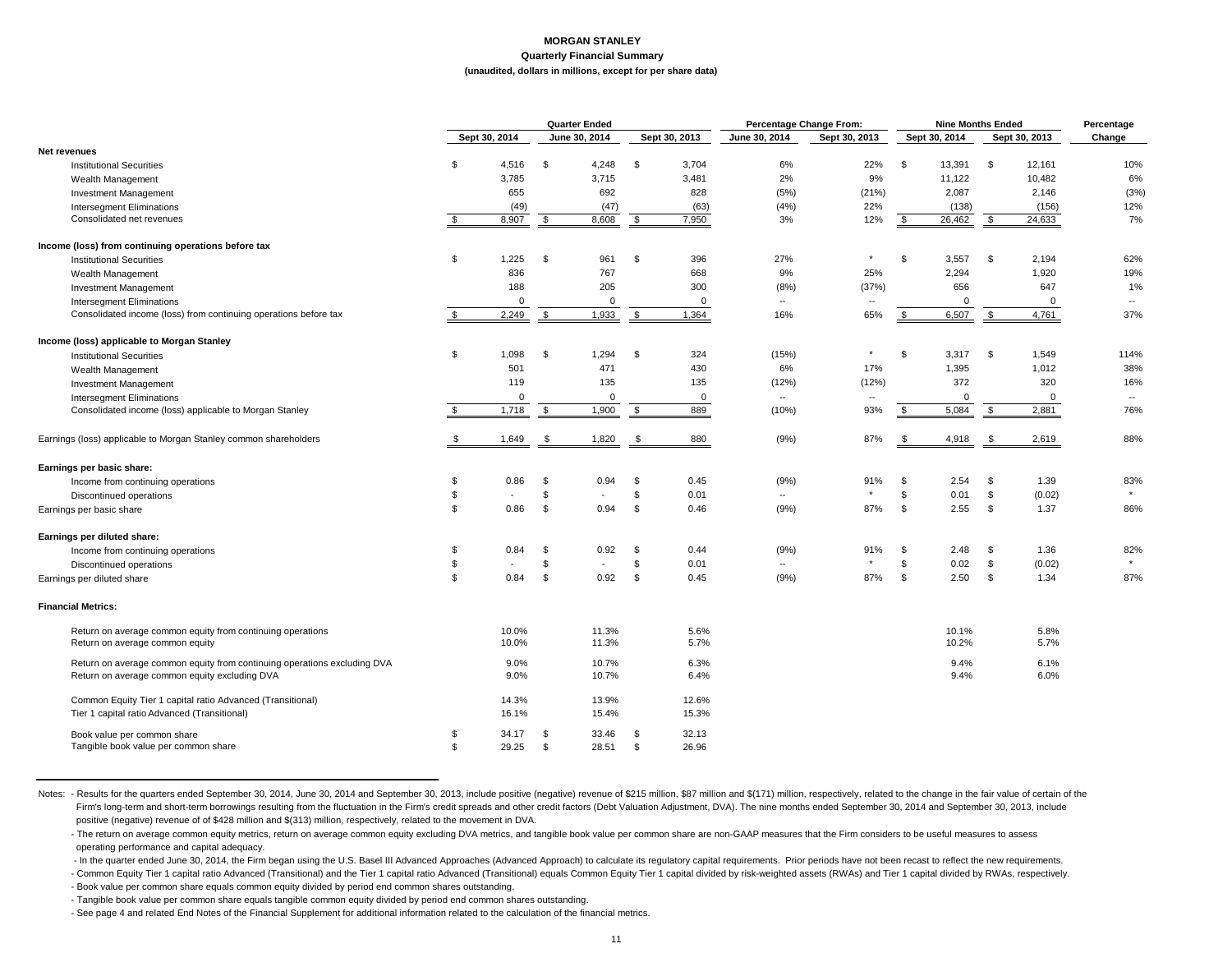#### **MORGAN STANLEY Quarterly Consolidated Income Statement Information (unaudited, dollars in millions)**

|                                                                  | <b>Quarter Ended</b> |               |             |               |                          | Percentage Change From:  | <b>Nine Months Ended</b> |               |                          |  |
|------------------------------------------------------------------|----------------------|---------------|-------------|---------------|--------------------------|--------------------------|--------------------------|---------------|--------------------------|--|
|                                                                  | Sept 30, 2014        | June 30, 2014 |             | Sept 30, 2013 | June 30, 2014            | Sept 30, 2013            | Sept 30, 2014            | Sept 30, 2013 | Change                   |  |
| Revenues:                                                        |                      |               |             |               |                          |                          |                          |               |                          |  |
| Investment banking                                               | \$<br>1,551          | \$            | 1,633       | \$<br>1,160   | (5%)                     | 34%                      | \$<br>4,492              | \$<br>3,687   | 22%                      |  |
| Trading                                                          | 2,448                |               | 2,516       | 2,259         | (3%)                     | 8%                       | 7,926                    | 7,847         | 1%                       |  |
| Investments                                                      | 138                  |               | 227         | 728           | (39%)                    | (81%)                    | 724                      | 1,254         | (42%)                    |  |
| Commissions and fees                                             | 1,124                |               | 1,138       | 1,079         | (1%)                     | 4%                       | 3,478                    | 3,463         | $\overline{\phantom{a}}$ |  |
| Asset management, distribution and admin. fees                   | 2,716                |               | 2,621       | 2,389         | 4%                       | 14%                      | 7,886                    | 7,139         | 10%                      |  |
| Other                                                            | 373                  |               | 206         | 225           | 81%                      | 66%                      | 824                      | 747           | 10%                      |  |
| Total non-interest revenues                                      | 8,350                |               | 8,341       | 7,840         | --                       | 7%                       | 25,330                   | 24,137        | 5%                       |  |
| Interest income                                                  | 1,384                |               | 1,250       | 1,261         | 11%                      | 10%                      | 3,977                    | 3,873         | 3%                       |  |
| Interest expense                                                 | 827                  |               | 983         | 1,151         | (16%)                    | (28%)                    | 2,845                    | 3,377         | (16%)                    |  |
| Net interest                                                     | 557                  |               | 267         | 110           | 109%                     |                          | 1,132                    | 496           | 128%                     |  |
| Net revenues                                                     | 8,907                |               | 8,608       | 7,950         | 3%                       | 12%                      | 26,462                   | 24,633        | 7%                       |  |
| Non-interest expenses:                                           |                      |               |             |               |                          |                          |                          |               |                          |  |
| Compensation and benefits                                        | 4,215                |               | 4,200       | 3,965         | --                       | 6%                       | 12,720                   | 12,282        | 4%                       |  |
| Non-compensation expenses:                                       |                      |               |             |               |                          |                          |                          |               |                          |  |
| Occupancy and equipment                                          | 349                  |               | 359         | 372           | (3%)                     | (6%)                     | 1,067                    | 1,123         | (5%)                     |  |
| Brokerage, clearing and exchange fees                            | 437                  |               | 458         | 416           | (5%)                     | 5%                       | 1,338                    | 1,300         | 3%                       |  |
| Information processing and communications                        | 396                  |               | 411         | 404           | (4% )                    | (2%)                     | 1,231                    | 1,322         | (7%)                     |  |
| Marketing and business development                               | 160                  |               | 165         | 151           | (3%)                     | 6%                       | 472                      | 448           | 5%                       |  |
| Professional services                                            | 522                  |               | 532         | 447           | (2%)                     | 17%                      | 1,506                    | 1,345         | 12%                      |  |
| Other                                                            | 579                  |               | 550         | 831           | 5%                       | (30%)                    | 1,621                    | 2,052         | (21%)                    |  |
| Total non-compensation expenses                                  | 2,443                |               | 2,475       | 2,621         | (1%)                     | (7%)                     | 7,235                    | 7,590         | (5%)                     |  |
| Total non-interest expenses                                      | 6,658                |               | 6,675       | 6,586         | $\overline{\phantom{a}}$ | 1%                       | 19,955                   | 19,872        | $\overline{\phantom{a}}$ |  |
| Income (loss) from continuing operations before taxes            | 2,249                |               | 1,933       | 1,364         | 16%                      | 65%                      | 6,507                    | 4,761         | 37%                      |  |
| Income tax provision / (benefit) from continuing operations      | 472                  |               | 15          | 363           | $\star$                  | 30%                      | 1,267                    | 1,288         | (2%)                     |  |
| Income (loss) from continuing operations                         | 1,777                |               | 1,918       | 1,001         | (7%)                     | 78%                      | 5,240                    | 3,473         | 51%                      |  |
| Gain (loss) from discontinued operations after tax               | (5)                  |               | (1)         | 17            |                          |                          | 33                       | (33)          |                          |  |
| Net income (loss)                                                | \$<br>1,772          | \$            | 1,917       | \$<br>1,018   | (8%)                     | 74%                      | 5,273<br>\$              | \$<br>3,440   | 53%                      |  |
| Net income applicable to redeemable noncontrolling interests     | $\Omega$             |               | $\mathbf 0$ | $\mathbf 0$   | $\overline{a}$           | $\overline{\phantom{a}}$ | $\mathbf 0$              | 222           | $\star$                  |  |
| Net income applicable to nonredeemable noncontrolling interests  | 59                   |               | 18          | 112           | $\star$                  | (47%)                    | 156                      | 370           | (58%)                    |  |
| Net income (loss) applicable to Morgan Stanley                   | 1,713                |               | 1,899       | 906           | (10%)                    | 89%                      | 5,117                    | 2,848         | 80%                      |  |
| Preferred stock dividend / Other                                 | 64                   |               | 79          | 26            | (19%)                    | 146%                     | 199                      | 229           | (13%)                    |  |
| Earnings (loss) applicable to Morgan Stanley common shareholders | \$<br>1,649          | \$            | 1,820       | \$<br>880     | (9%)                     | 87%                      | \$<br>4,918              | \$<br>2,619   | 88%                      |  |
| Amounts applicable to Morgan Stanley:                            |                      |               |             |               |                          |                          |                          |               |                          |  |
| Income (loss) from continuing operations                         | 1,718                |               | 1,900       | 889           | (10%)                    | 93%                      | 5,084                    | 2,881         | 76%                      |  |
| Gain (loss) from discontinued operations after tax               |                      | (5)           | (1)         | 17            |                          |                          | 33                       | (33)          |                          |  |
| Net income (loss) applicable to Morgan Stanley                   | \$<br>1,713          | \$            | 1,899       | \$<br>906     | (10%)                    | 89%                      | \$<br>5,117              | \$<br>2,848   | 80%                      |  |
| Pre-tax profit margin                                            | 25%                  |               | 23%         | 17%           |                          |                          | 25%                      | 19%           |                          |  |
| Compensation and benefits as a % of net revenues                 | 47%                  |               | 49%         | 50%           |                          |                          | 48%                      | 50%           |                          |  |
| Non-compensation expenses as a % of net revenues                 | 27%                  |               | 29%         | 33%           |                          |                          | 27%                      | 31%           |                          |  |
| Effective tax rate from continuing operations                    | 21.0%                |               | 0.8%        | 26.6%         |                          |                          | 19.5%                    | 27.1%         |                          |  |

Notes: - Pre-tax profit margin and return on average common equity are non-GAAP financial measures that the Firm considers to be a useful measure to assess operating performance.

- Other revenues for the quarter ended September 30, 2014 included a gain of \$141 million related to the sale of a retail property space (allocated to the business segments as follows: Institutional Securities:\$ 84 million Wealth Management: \$40 million and Investment Management: \$17 million), and a gain related to the sale of TransMontaigne Inc. reported in the Institutional Securities business segment.

- In the quarter ended September 30, 2014, income tax provision / (benefit) from continuing operations included a net discrete tax benefit of \$237 million (reported in the Institutional Securities business segment) primarily associated with the repatriation of non-U.S. earnings at a cost lower than originally estimated.

- In the quarter ended June 30, 2014, income tax provision / (benefit) from continuing operations included a net discrete tax benefit of \$609 million (primarily reported in the Institutional Securities business segment) principally related to the remeasurement of reserves and related interest due to new information regarding the status of a multi-year tax authority examination.

- The quarter ended September 30, 2013 included a discrete net tax benefit of \$73 million attributable to tax planning strategies to optimize foreign tax credit utilization in anticipation of the repatriation of earnings from certain non-U.S. subsidiaries.